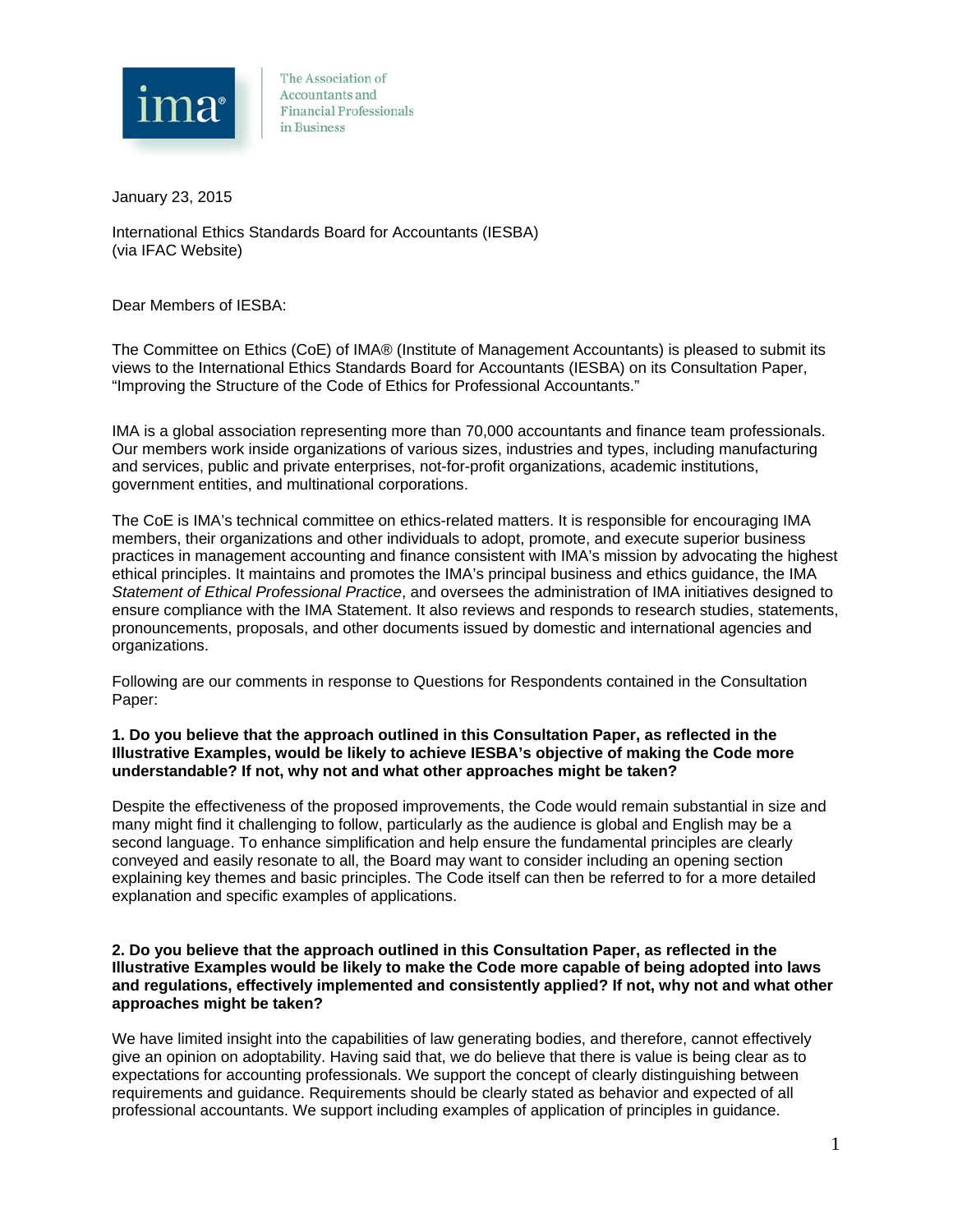

## **3. Do you have any comments on the suggestions as to the numbering and ordering of the content of the Code (including reversing the order of extant Part B and Part C), as set out in paragraph 20 of the Consultation Paper?**

We concur with the revised numbering and grouping.

## **4. Do you believe that issuing the provisions in the Code as separate standards or rebranding the Code, for example as International Standards on Ethics, would achieve benefits such as improving the visibility or enforceability of the Code?**

As noted in (1) above, the document remains substantial in size and may be challenging for many to understand. Separate standards may not alleviate complexity, but as noted, some sort of Opening Statement, or Statement of Ethical Conduct that captures key themes and can be easily read as an independent document would likely be useful in simplifying and improving visibility. Alternatively, the Board may want to consider preparing a "one-page" International Standard on Ethics that is then supported by the Code.

## **5. Do you believe that the suggestions as to use of language, as reflected in the Illustrative Examples, are helpful? If not, why not?**

The suggestions as to the use of language are helpful, but the document remains substantial and potentially challenging to follow.

#### **6. Do you consider it is necessary to clarify responsibility in the Code? If so, do you consider that the illustrative approach to responsibility is an appropriate means to enhance the usability and enforceability of the Code? If not, what other approach would you recommend?**

It would appear to be useful to add this clarification, to the extent possible.

# **7. Do you find the examples of responsible individuals illustrated in paragraph 33 useful?**

Yes.

## **8. Do you have any comments on the suggestions for an electronic version of the Code, including which aspects might be particularly helpful in practice?**

We strongly support the electronic version of the Code in the interest of expanding availability and accessibility of the information. Further, the electronic version should be designated as an official version, along with the paper version, to avoid confusion over authenticity.

# **9. Do you have any comments on the indicative timeline described in Section VIII of this Paper?**

Paragraph #42 refers to the ease in which the Code could be translated into different languages. We believe the ability to translate the Code into different languages is critical and should be given a high priority. In fact, we believe the work plan should incorporate plans to translate into two or three of the